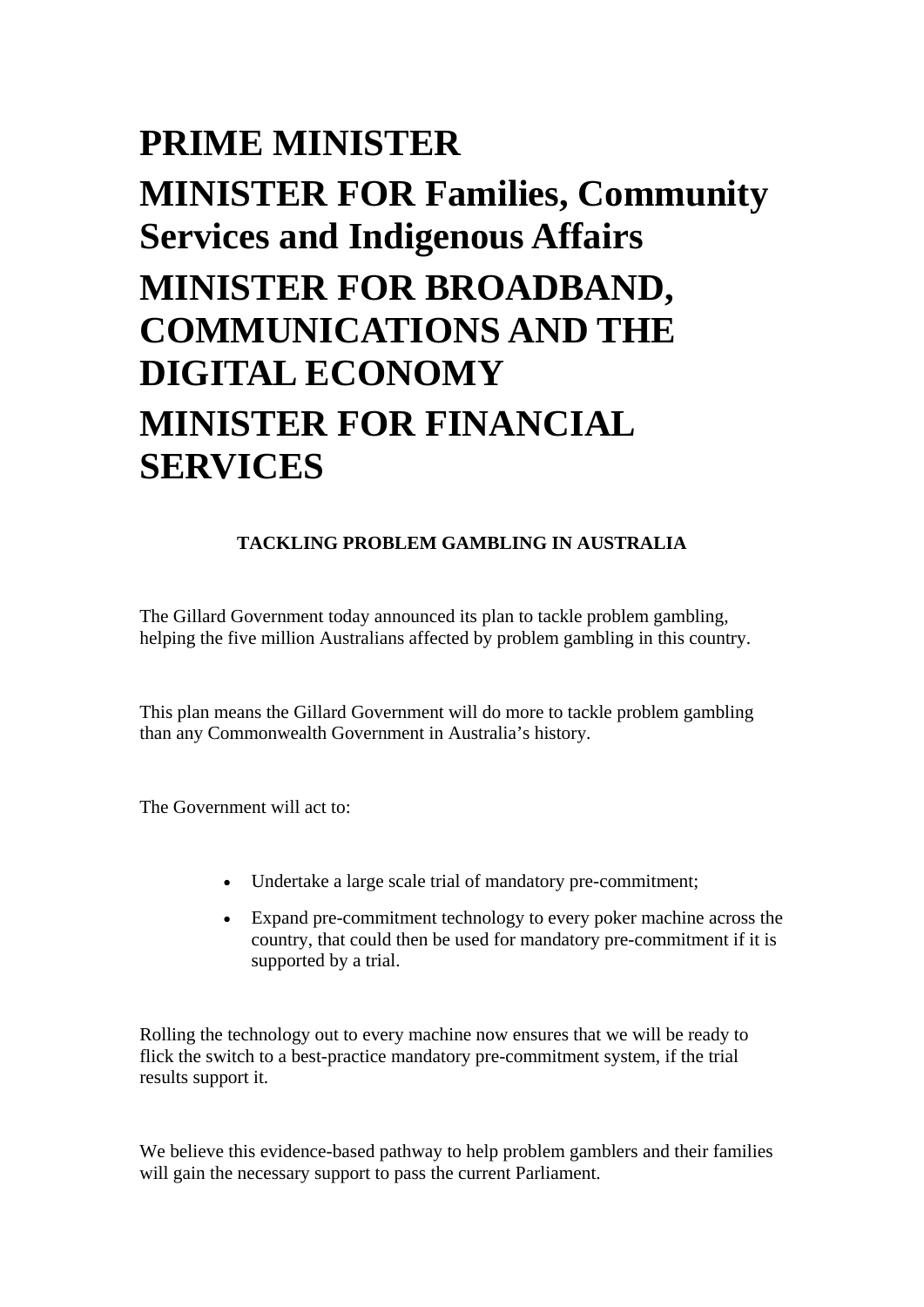It is our intention to introduce legislation in the first Parliamentary session of this year which will require that:

- All new poker machines manufactured from 2013 must be capable of supporting pre-commitment; and
- By 31 December 2016 all poker machines must be part of a state linked pre-commitment system, except eligible small venues which will have longer.

We will also continue to work on pre-commitment technology through the COAG Select Council on Gaming Reform. At this forum in May last year, state and territory gaming ministers agreed to support the required infrastructure for pre-commitment technology in all jurisdictions.

The Gillard Government understands that many Australians enjoy gambling responsibly. But for others it can have devastating consequences.

Problem gambling ruins lives.

That's why in November 2008 we asked the Productivity Commission to inquire into problem gambling in Australia.

The Productivity Commission found that problem gambling affects up to five million Australians, including friends, family and employers of people with a gambling problem.

These far reaching impacts are why the Australian Government is delivering genuine, long-lasting reforms to help problem gamblers and their families.

The Government is also taking a range of other actions to support problem gamblers and their families including:

> • Introducing a \$250 daily withdrawal limit from ATMs in gaming venues (excluding casinos) by 1 February 2013;